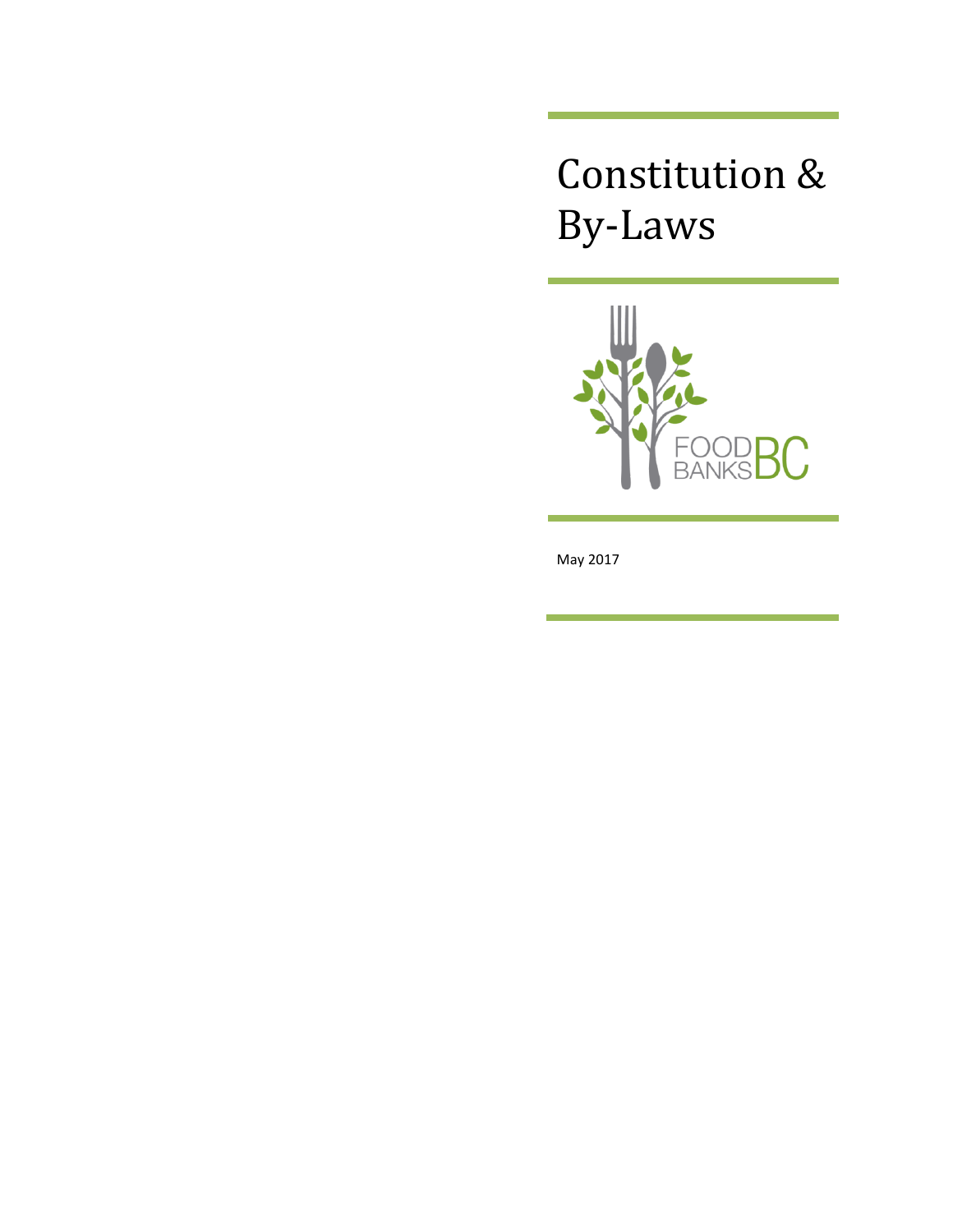# **Table of Contents**

| Constitution  |                                           | 2  |
|---------------|-------------------------------------------|----|
| <b>ByLaws</b> |                                           |    |
|               | 1 - Definitions                           | 4  |
|               | 2 - Interpretation                        | 4  |
|               | 3 - Membership                            | 5  |
|               | <b>Application for Membership</b>         | 5  |
|               | <b>Cessation of Membership</b>            | 5  |
|               | Privileges, Rights & Duties of Membership | 6  |
|               | 4 - Dues & Assessments                    | 6  |
|               | 5 - Meetings                              | 7  |
|               | <b>Extraordinary Meeting</b>              | 7  |
|               | <b>Notice</b>                             | 7  |
|               | <b>Special Business</b>                   | 7  |
|               | Quorum                                    | 8  |
|               | Chairperson                               | 8  |
|               | Adjournment                               | 8  |
|               | Voting                                    | 9  |
|               | Voting by Proxy                           | 9  |
|               | $6 -$ Directors                           | 9  |
|               | <b>Conflict of Interest of Directors</b>  | 10 |
|               | <b>Election of Directors</b>              | 10 |
|               | <b>Nomination of Directors</b>            | 10 |
|               | <b>Voting for Directors</b>               | 11 |
|               | Term of Office of Directors               | 11 |
|               | Removal of a Director                     | 12 |
|               | 7 - Directors' Meetings                   | 12 |
|               | <b>Committee Meetings</b>                 | 13 |
|               | 8 - Duties of Officers                    | 13 |
|               | $9 -$ Seal                                | 14 |
|               | 10 - Borrowing                            | 15 |
|               | 11 - Notices                              | 15 |
|               | 12 - Constitution and Bylaws to Members   | 15 |
|               | 13 - Amendments                           | 15 |
|               | 14 – Registered Office of Society         | 15 |
|               | 15 - Financial                            | 16 |
|               | 16 - Inspection of Records                | 16 |
|               | 17 - Indemnity                            | 16 |
|               | 18 - Conflicts of Interest Generally      | 16 |
|               | 19 - Rules of Order                       | 17 |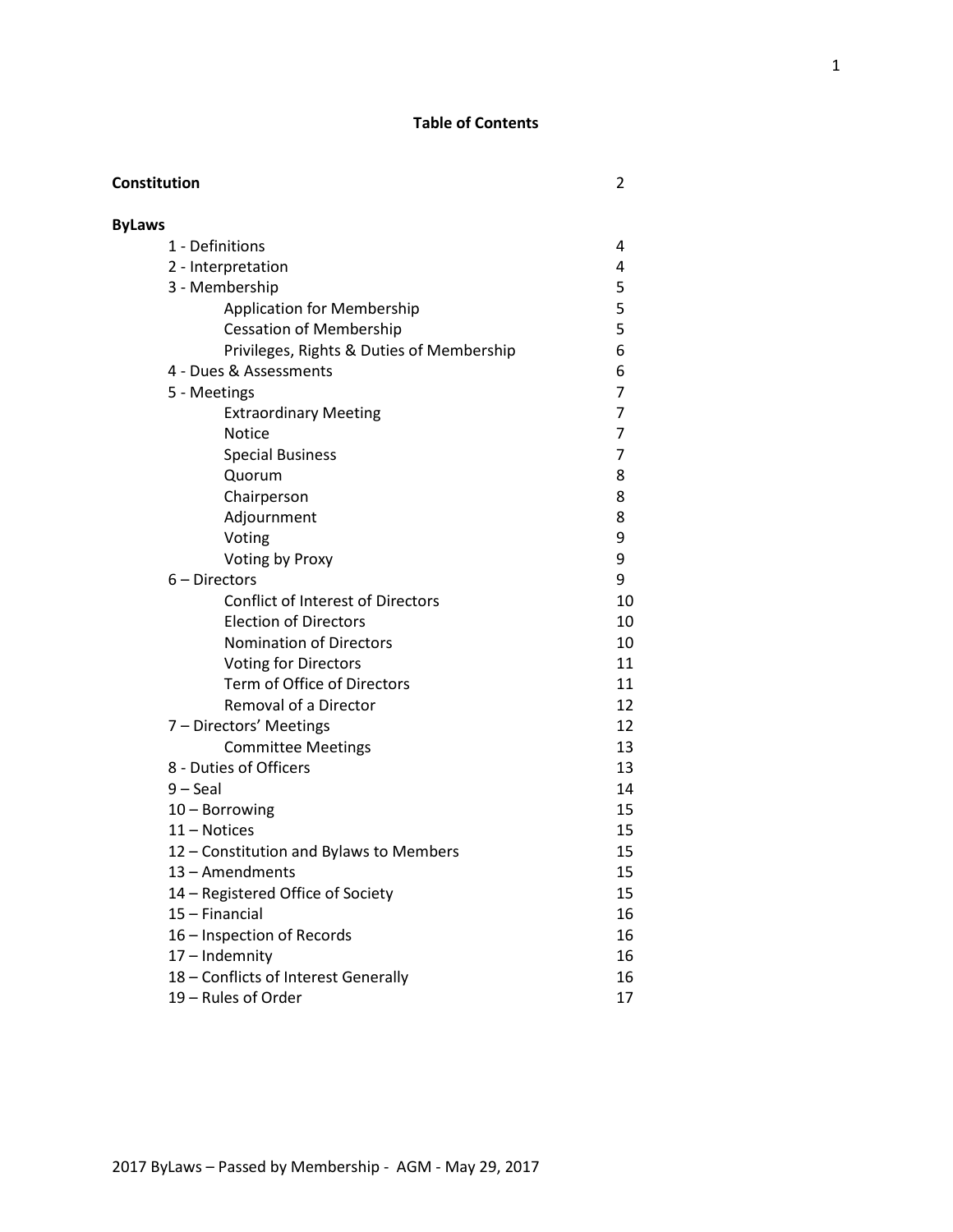# **Constitution of Food Banks British Columbia**

#### **Name**

1. The name of the Society is FOOD BANKS BRITISH COLUMBIA (FBBC).

#### **Purpose**

2. The purposes of the Society are:

2.1. To foster goodwill between member Food Banks in British Columbia;

2.2. To exchange information pertaining to member Food Bank operations;

2.3. To create collective opportunities for Food Banks to deal with food insecurity issues;

2.4. To plan and implement public education and awareness initiatives concerning poverty and hunger issues;

2.5. To establish standards of conduct that any member Food Banks will follow in meeting the needs of hungry persons in the Province;

2.6. To operate a charitable and not for profit organization;

2.7. To receive, acquire and hold food, gifts, donations, devises and bequests of every nature and description in furtherance of the purposes of the Society;

2.8. To take and hold by purchase, mortgage, grant, lease, gift, donation, devise, legacy or bequest or otherwise howsoever, real and personal property of every kind, nature and description, and sell, convey, mortgage, lease, or otherwise howsoever dispose of any real estate or chattels as may be deemed necessary and directed by the membership for the furtherance of the purposes of the Society;

2.9. To invest or otherwise use for the purposes of the Society any moneys received;

2.10. To enter into any arrangement with authorities, governmental, municipal, regional, local or otherwise that may seem conducive to the attainment of the Society's purposes, or any of them, and obtain from any such authority any rights, privileges and concessions which the Society may have capacity to receive and may think desirable to obtain, and carry out, exercise or comply with any such arrangements, rights, privileges and concessions;

2.11. To do such other things as are conducive to the aforesaid purposes and deemed necessary and directed by the membership.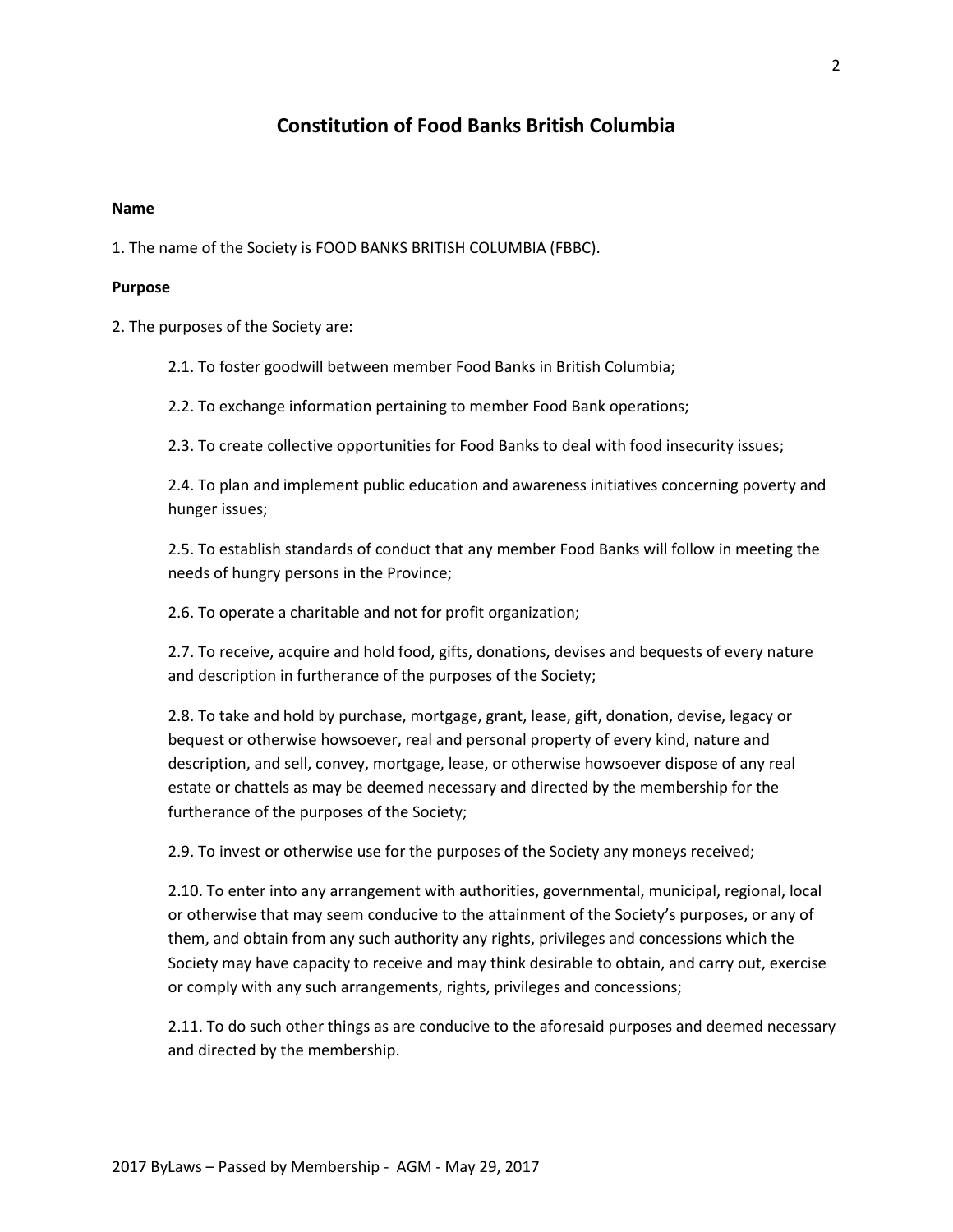# **Bylaws of the FOOD BANKS BRITISH COLUMBIA Society**

# **Definitions**

1. In these bylaws, unless the context otherwise requires, the following definitions shall apply:

1.1. "Act" means the Society Act (SBC 2015) Chapter 18, Assented to May 14, 2015) of the Province of British Columbia currently in force and all amendments to it;

1.2. "board" means the Board of Directors and includes the term "Directors";

1.3."ordinary resolution" means a resolution passed by either the directors or the members of the Society by a simple majority of the votes cast in person or by proxy of those of the directors or members, as the case may be;

1.4. "purposes" means the charitable purposes of the Society as set forth in the constitution;

1.5. "resolution" means a resolution passed either by the directors or members of the Society by a simple majority vote, unless the Act or these Bylaws otherwise require;

1.6."special resolution" means a resolution passed in a general meeting or directors meeting by a majority of not less than 2/3 of the votes cast by the voting members, as the case may be, who, being entitled to do so, vote in person or by proxy:

1.7. "organizational applicant" refers to a non-member food bank seeking membership with Food Banks British Columbia.

#### **Not for Profit**

2. The Society shall be carried on without purpose of profit for any individuals. This provision was previously unalterable.

#### **Dissolution**

3. Upon windup or dissolution of the Society, any funds or assets remaining after the payment of all debts, liabilities, expenses and obligations shall be distributed to a charitable organization (or organizations) designated by the board of directors, providing the organization is registered under the provisions of the Income Tax Act (R.S.C. 1985, c.1), as amended. This provision was previously unalterable.

#### **Membership**

4. The members of the Society shall be those individuals or organizations approved for membership by the Directors pursuant to these bylaws.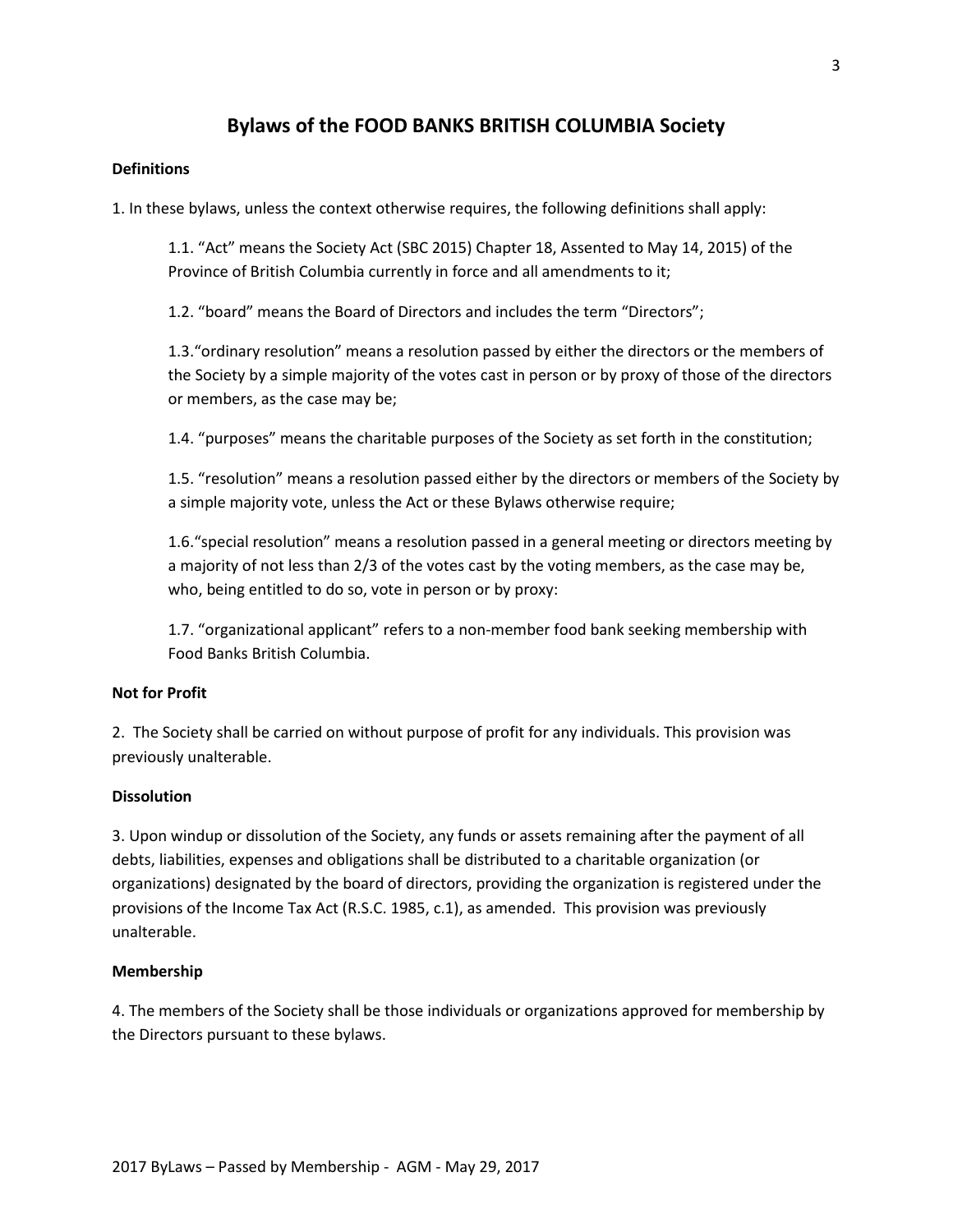#### **Application for Membership**

4.2. Application for membership shall be submitted to the Directors in a form prescribed by the Directors.

4.3. Any organizational applicant must satisfy the Directors that:

4.3.1. The applicant will abide by the provisions of the Food Bank BC Code of Ethics and the current Food Banks BC Membership Agreement, then in effect; and

4.3.2. That the applicant's usual activities are comprised of either:

5.3.2.1. the collection and distribution of food among other food distribution organizations in their area; or

4.3.2.2. collection and provision of food directly to people in need, without consideration of race, religion or creed.

4.3.3. The applicant authorizes an individual to be the applicant's representative to act on that applicant's behalf, and, if so authorized, the representative is entitled to exercise the same powers on behalf of that applicant as that applicant could exercise if that applicant were an individual member of the society

4.4. The Directors shall in their discretion, and subject only to these bylaws, determine whether to grant membership to any applicant.

4.5. Notwithstanding any other provision herein, the Directors shall not grant organizational membership to any prospective organization member unless all current organization members in good standing whose geographic service area boundaries are contiguous with the geographic service area boundaries of the prospective organization member consent to the granting of membership to the prospective organization member.

4.6. Applicants who have been approved for membership in the Society shall be a member of the Society and an affiliate member of Food Banks Canada upon payment of the annual membership dues pursuant to these bylaws.

4.7. Every applicant shall agree to uphold the Society's constitution and comply with its bylaws.

#### **Termination of Membership**

5.1. A member's membership in the society terminates when:

5.1.1. the member delivers a notice of withdrawal of membership in writing to the Registered Offices of the Society to the attention of the Executive Director of the Society;

5.1.2. on dissolution of the member;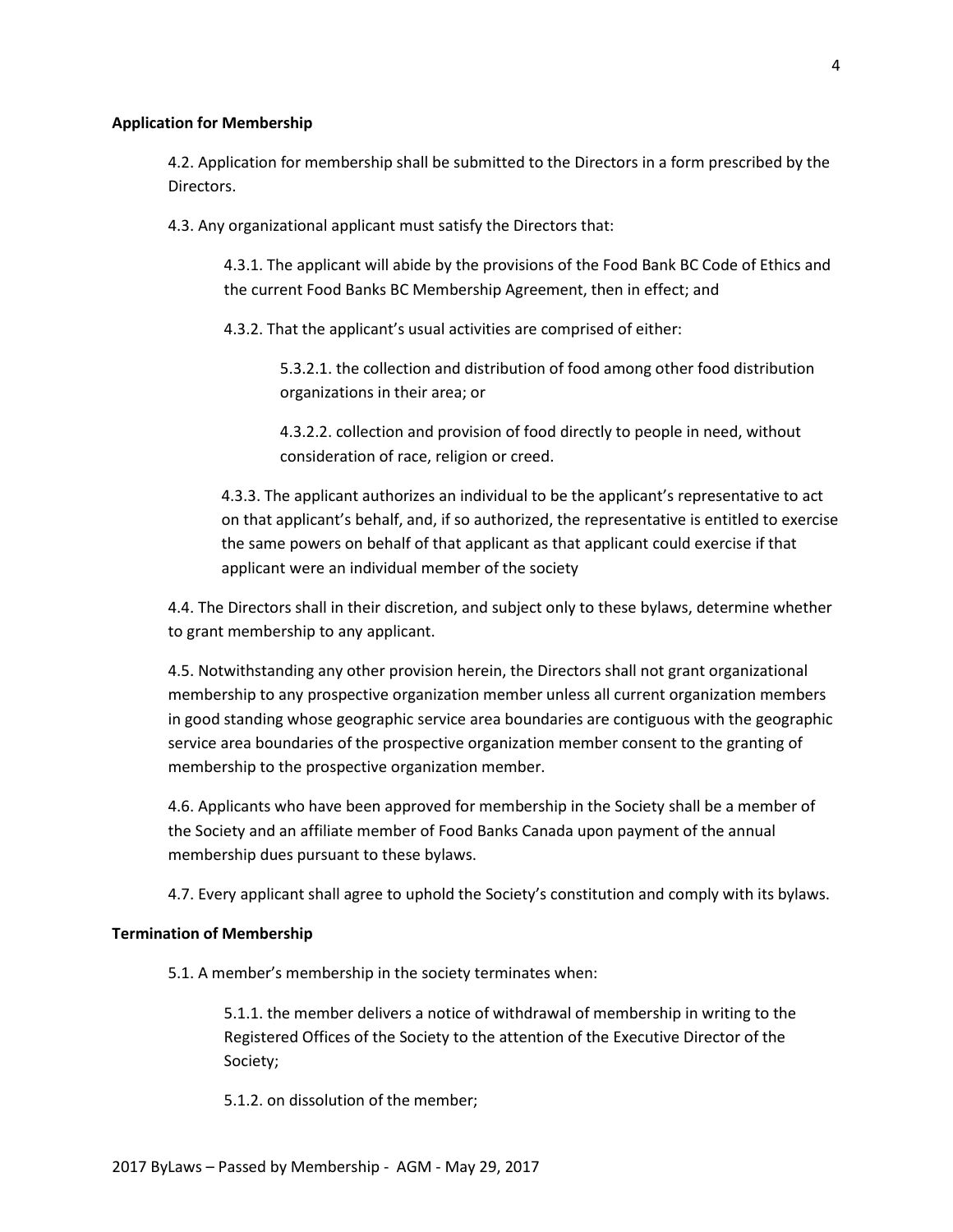5.1.4. if any portion of the membership dues remain unpaid by December 31 in the year in which they are due; or

5.1.5. the member is expelled in accordance with these bylaws.

5.2. The Directors may by special resolution, cancel a membership, provided

5.2.1. fourteen (14) days' notice of such meeting and of the special resolution proposed to be passed there at is mailed to the last known address of such member as shown on the Society's register of members;

5.2.2. such notice is accompanied by a brief statement of the reason or reasons for the proposed cancellation; and

5.2.3. the member who is the subject of the proposed resolution for cancellation is given an opportunity to be heard at the extraordinary meeting before the special resolution is put to a vote.

## **Privileges, Rights & Duties of Membership**

5.3. Society membership in good standing shall carry the following privileges, rights and duties:

5.3.1. the privilege to attend, speak and participate at all annual general meetings and extraordinary meetings, subject to these bylaws;

5.3.2. the right to a single vote as s.7.17. at all annual or extraordinary meetings;

5.3.3. the duty to participate in the activities of the Society;

5.3.4. the right to participate in any programs conducted or operated by the Society for the benefit of its members; and

5.3.5. the privileges, rights and duties of a member shall not be transferable.

5.4. A member in good standing is one whose membership has not been terminated.

#### **Dues & Assessments**

6. Each member of the Society shall pay the dues upon application and annually thereafter, as established from time to time by the Directors. All dues are non-refundable.

6.1. Such membership dues shall be paid by the earlier of:

6.1.1. three (3) months from the date of issuance of the invoice for said dues; or

6.1.2. December 31st of the year in which the dues were invoiced.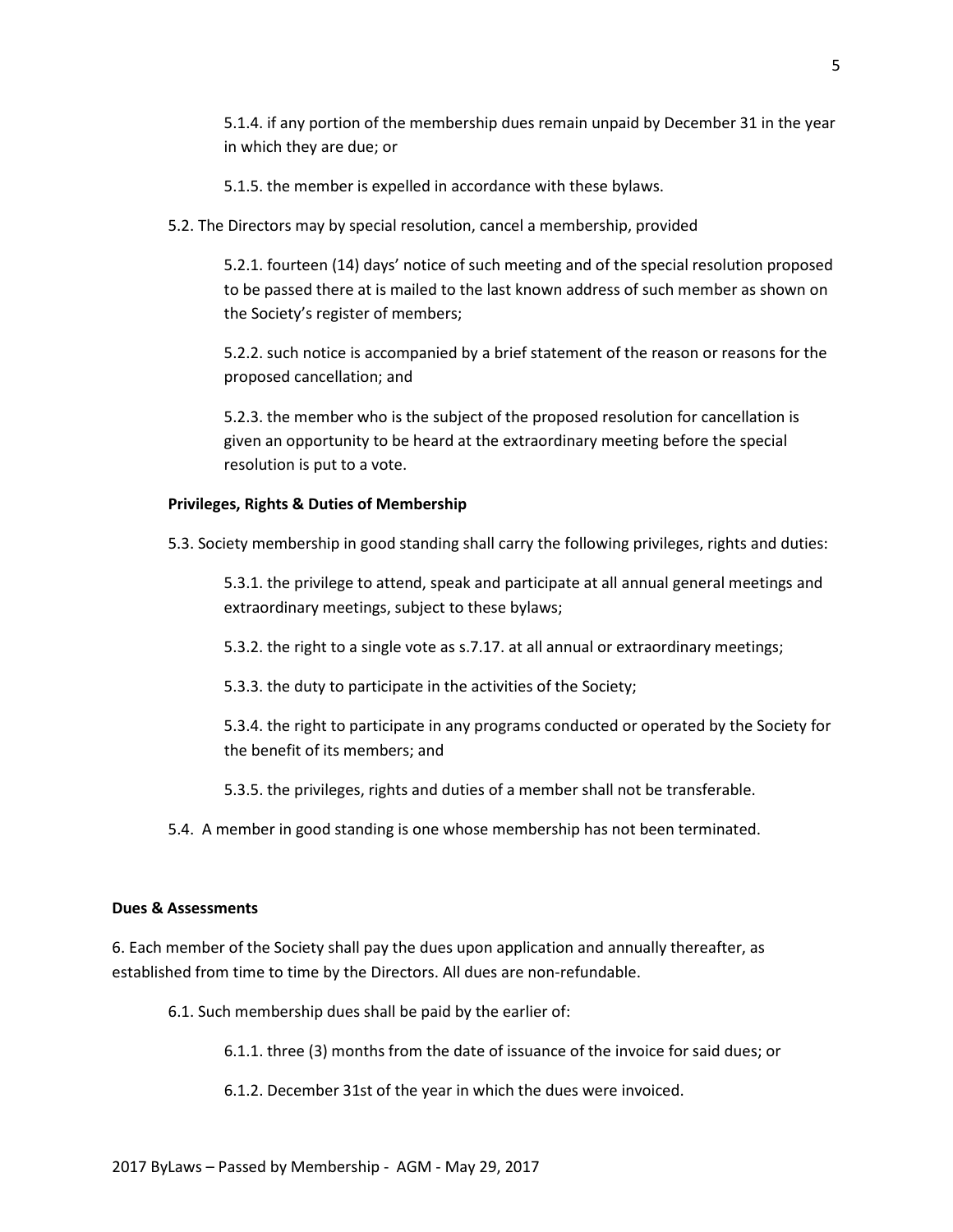6.2. Except as otherwise provided in these bylaws, the payment of dues entitles members to all privileges and rights of membership in the Society.

#### **Meetings**

7. The Annual General Meeting (AGM) of the Society shall be held no later than three (3) months after the fiscal year end of the Society at such time and place and manner as the directors may decide.

#### **Extraordinary Meeting**

7.1. Every general meeting, other than an annual general meeting, is an extraordinary meeting.

7.2. An extraordinary meeting may be convened:

7.2.1. When a majority of Directors so decide and request in writing for the Chairperson to call such a meeting in accordance with these bylaws; or

7.2.2. When requested in writing by 10% or more of the voting members of the society in accordance with these bylaws.

#### **Notice**

7.3. Notice of a general meeting shall specify the place, the day and the hour of meeting, and be delivered to all members entitled to receive notice no less than fourteen (14) days' prior to the start of the meeting.

7.3.1. In the case of an extraordinary meeting, the form of notice shall include a description of the nature of the business to be conducted at the extraordinary meeting.

7.3.2. If every member entitled to attend and vote at a meeting gives unanimous consent in writing, the period of notice may be waived or reduced for a particular meeting.

7.3.3. The accidental omission to give notice of a meeting to, or the non-receipt of a notice by, any of the members entitled to receive notice does not invalidate proceedings at that meeting.

#### **Special Business**

7.4. Except for the adoption of rules of order, special business is:

7.4.1. all business at an extraordinary general meeting; and

7.4.2. all business at an annual general meeting, except:

7.4.2.1. the consideration of the financial statements;

7.4.2.2. the report of the Directors;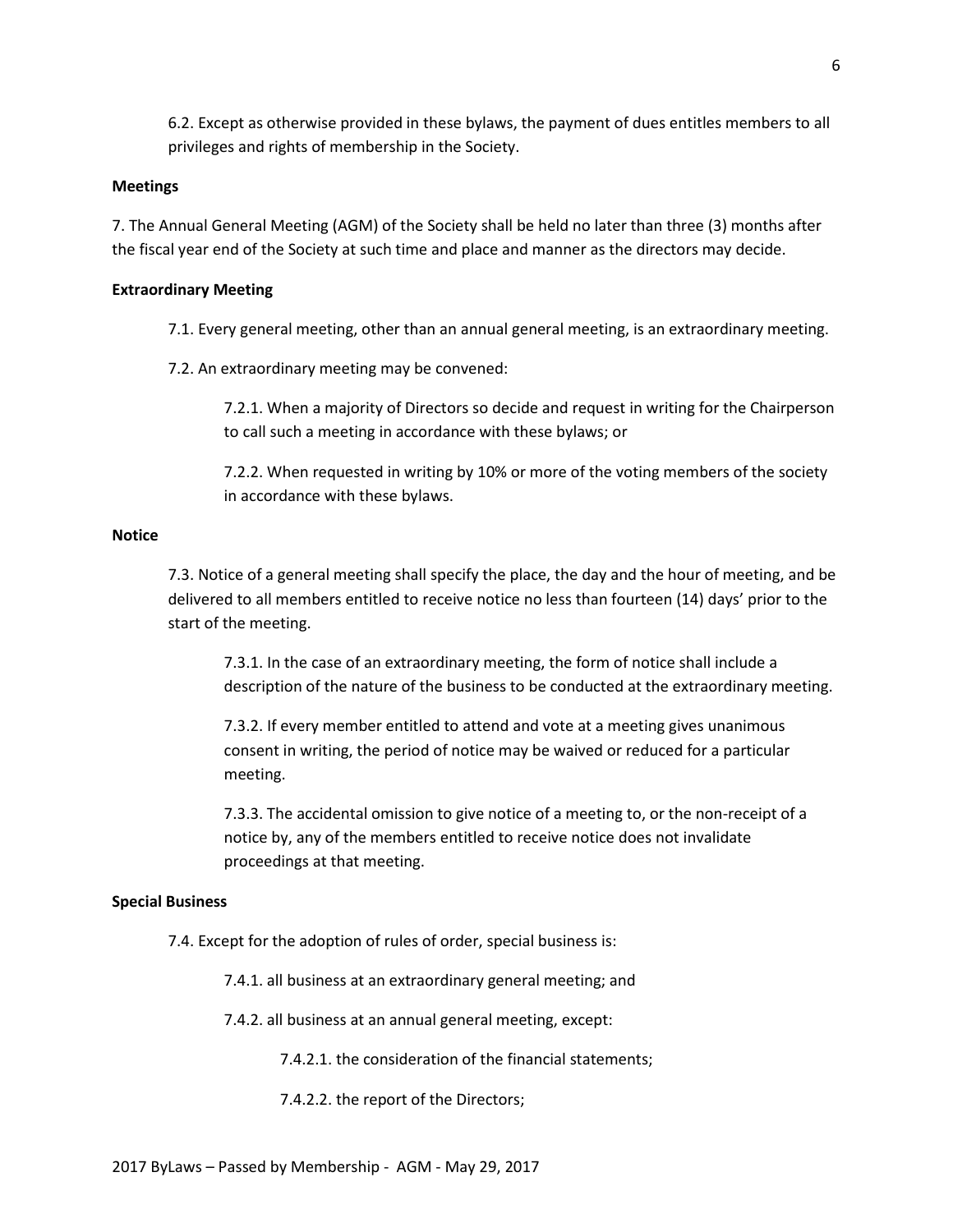7.4.2.4. the other business that, under these bylaws, ought to be transacted at an annual general meeting, or business which is brought under consideration by the report of the Directors issued with the notice convening the meeting.

#### **Quorum**

7.5. No business, other than the election of a Chairperson and the adjournment or termination of the meeting, shall be conducted at a general meeting at a time when a quorum is not present.

7.6. If at any time during a general meeting there ceases to be a quorum present, business then in progress shall be suspended until there is a quorum or until the meeting is adjourned or terminated.

7.7. Eight members in good standing shall constitute a quorum in any general, annual or special meeting.

7.8. If within 20 minutes from the time appointed for a general meeting a quorum is not present, the meeting, if convened on the requisition of member, shall be terminated; but in any other case, it shall stand adjourned to the same day in the next week at the same time and place and if, at the adjourned meeting, a quorum is not present within 20 minutes from the time appointed for the meeting, the members present constitute a quorum.

#### **Chairperson**

7.9. Subject to these bylaws, the Chairperson of the Society, the Vice Chairperson, or in the absence of both, one of the other Directors present shall preside as Chairperson of a general meeting.

7.10. The members present shall choose one of their number to be Chairperson if, at a general meeting there:

7.10.1. is no Chairperson, Vice Chairperson or other Director present within 20 minutes after the time appointed for the holding of the meeting; or

7.10.2. the Chairperson and all the other Directors present are unwilling to act as Chairperson.

# **Adjournment**

7.11. A general meeting may be adjourned from time to time and from place to place, but no business shall be transacted at an adjourned meeting other than the business left unfinished at the meeting from which the adjournment took place.

7.11.1. Where a general meeting is adjourned for 10 days or more, notice of the adjourned meeting shall be given as in the case of the original meeting.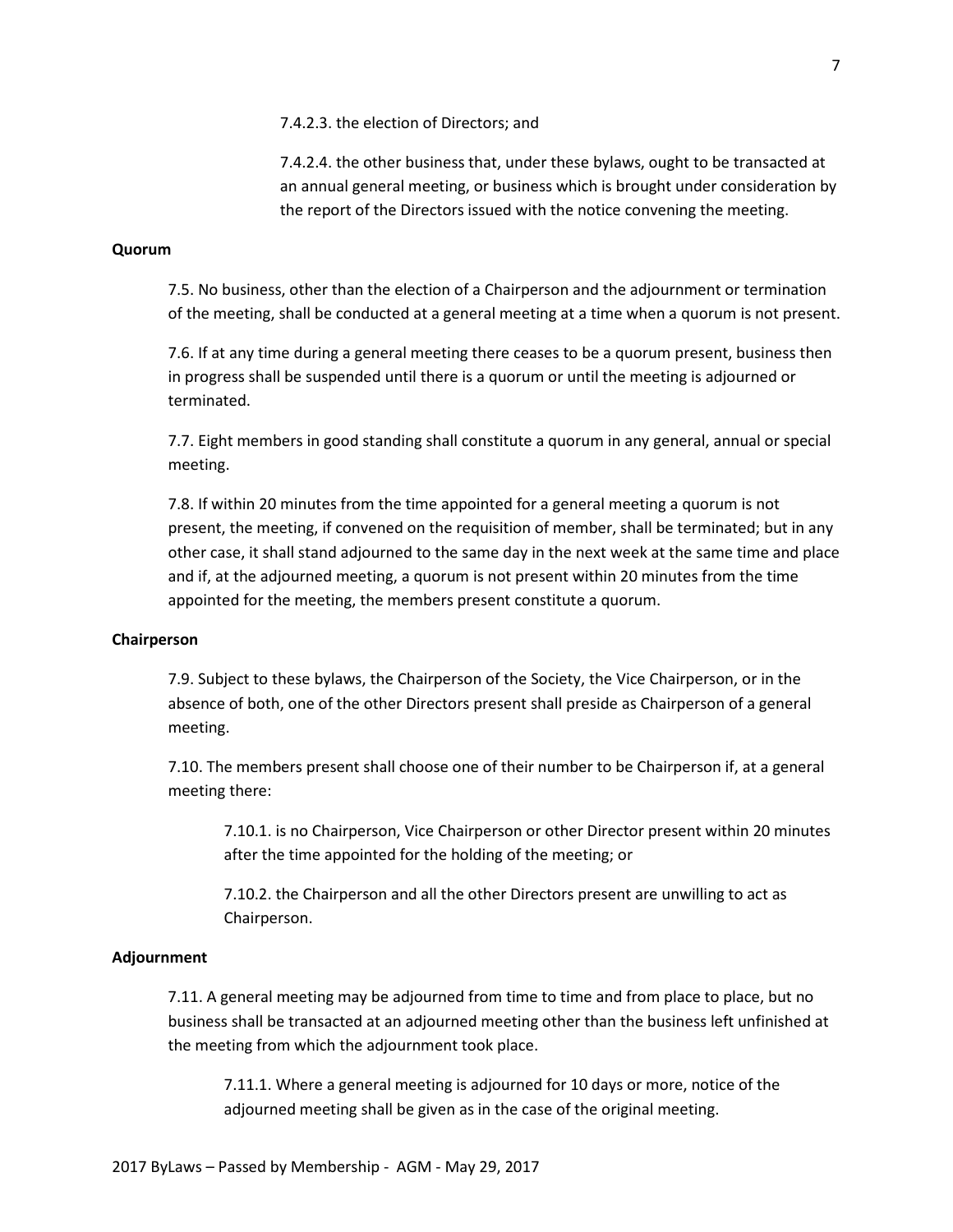7.11.2. Except as provided in this bylaw, it is not necessary to give notice of an adjournment or of the business to be transacted at an adjourned general meeting.

#### **Voting**

7.12. A resolution proposed at a meeting must be seconded.

7.13. The Chairperson of a meeting may not move a resolution.

7.14. In case of an equality of votes on a resolution, the Chairperson shall not have a casting vote in addition to the vote to which he may be entitled as a member.

7.15. In the case of a tie vote on a proposed resolution, the proposed resolution shall not pass.

7.16. A member in good standing present at a meeting of the members is entitled to one vote.

7.17. Voting is by show of hands or by written ballot or by proxy or by any other method as may be determined by the Directors from time to time.

#### **Voting by Proxy**

7.18. Any member entitled to vote at a meeting, but who is not present at a meeting, may by proxy in a form approved by the Directors, appoint another member who is present at a meeting to vote in their place.

7.18.1. No person shall cast votes by proxy for more than two (2) other voting members on any resolution.

7.18.2. Any proxy exercised at a meeting is invalid and of no force or effect unless the proxy is exercised in strict accordance with all requirements prescribed by the Directors for the casting of a proxy vote at that meeting, including but not limited to the date for delivery of the proxy to the Society and the form of the prescribed proxy.

#### **Directors**

8. The Directors may exercise all such powers and do all such acts and things as the Society may exercise and do, which are not by these bylaws or by statute or otherwise lawfully directed or required to be exercised or done by the Society in general meeting, but subject, nevertheless, to all laws affecting the Society and these bylaws.

8.1. Membership on the Board of Directors is non-transferable.

8.2. No Director shall be remunerated for being or acting as a Director but a Director shall be reimbursed for all expenses necessarily and reasonably incurred by him while engaged in the affairs of the Society.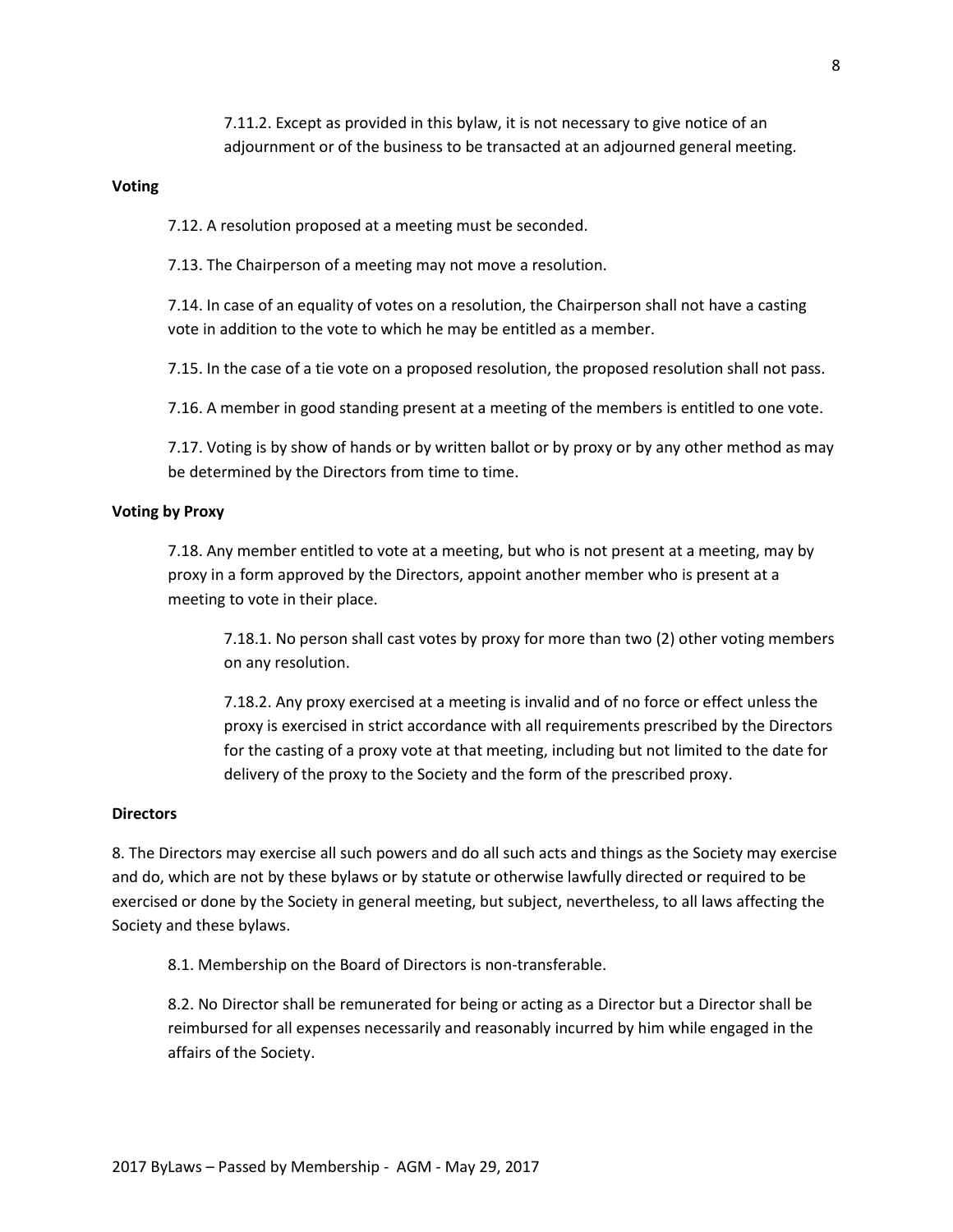#### **Conflict of Interest of Directors**

8.3. A Director is a Trustee of Food Banks British Columbia and shall not act to place the interests of any member in preference to the interests of the society.

8.4. In the event of any conflict of interest, S. 20 hereof shall govern.

# **Election of Directors**

8.5. To be eligible for election to the Board of Directors a person must be age nineteen (19) or over.

8.6. The Board of Directors shall be elected by voting members at each annual general meeting in accordance with these bylaws.

8.7. The Board of Directors shall consist of a minimum of seven (7) and a maximum of eleven (11) Directors.

8.8. At least 1/3 of the total number of directors at any time, and in any event, no less than three (3) directors at any time, shall be individuals who have no employment, volunteer or membership relationship or affiliation with a member of the society.

8.9. The Board of Directors may appoint an individual to fill any vacancy on the Board of Directors which arises for any position of Director. The term of office for any Director so appointed shall remain unchanged from the original expiry date for that position of Director.

8.10. Elections for the Executive Officers of the Board, including the Chairperson, Vice Chairperson, Secretary and Treasurer, shall be held at the first meeting of the Directors following the election of Directors.

#### **Nomination of Directors**

8.11. A committee for nominating Directors (hereinafter referred to as the ("Nominating Committee") shall be established to identify and nominate candidates for the Board of Directors.

8.11.1. The Nominating Committee shall consist of the Board of Directors or a committee appointed by the Directors.

8.11.2. The Nominating Committee shall identify those skills, experience, geographical locations and backgrounds which would be beneficial to the society and which nominee(s) for the position of Director should possess.

8.11.3. Nominations may be made by members in good standing prior to the annual meeting provided: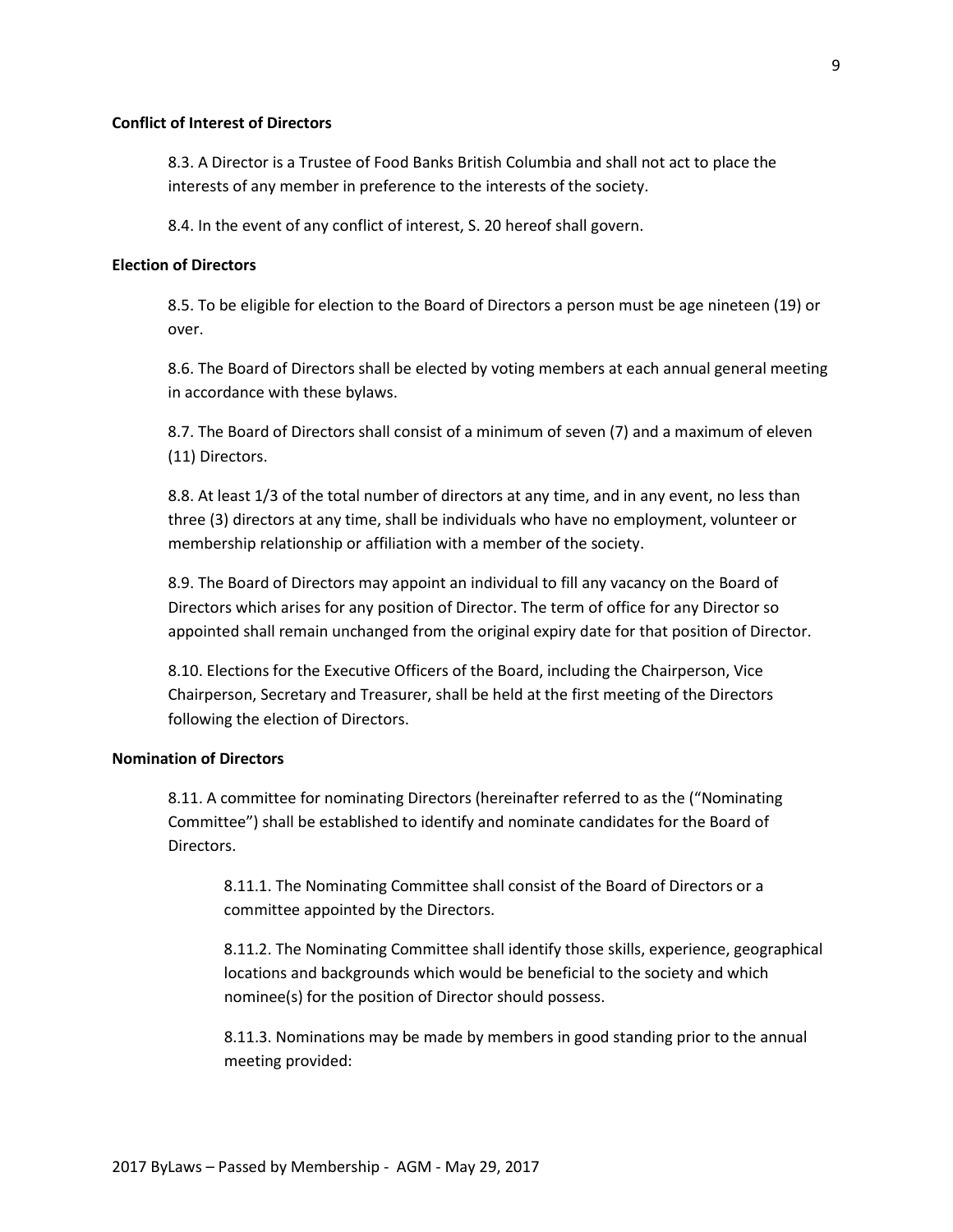8.11.3.1. no other current nominee for the Board of Directors or current Director has been nominated by the same member; and

8.11.3.2. the nominee has identified in writing to the Nominating Committee, no later than 30 days prior to the date prescribed in 8.11.5:

> 8.11.3.3.1. which of the criteria identified under 8.11.2 their nomination fulfills; and

8.11.3.3.2. how the criteria identified under 8.11.2 is fulfilled by their nomination.

8.11.3.3.3. the individual consents in writing to be a director of the society.

8.11.4. Any member nominated under 8.11.2 that fulfills the identified skills, experience, geographical location and background beneficial to the society, shall be presented by the Board for election to the Board of Directors at the next Annual General Meeting.

8.11.5. Nominations must be filed with the Secretary of the Society no later than thirty (30) days prior to the annual general meeting or any longer period as approved by resolution of the membership and recorded in the minutes of the Society.

8.11.6. The names of all nominees nominated in accordance with these bylaws for election to the Board of Directors shall be considered nominated for election to the Board of Directors at the next Annual General Meeting.

#### **Voting for Directors**

8.12. Where the number of nominees is equal to or less than the number of vacant Director positions, all nominees shall be considered elected by acclamation.

8.13. The election of the Board of Directors, if not by acclamation, shall be by in the manner and process prescribed by the Board.

8.14. Each member in good standing will be entitled to cast one vote in any manner approved by the Directors for each candidate they wish to elect.

# **Term of Office of Directors**

8.15. The term of office of a Director shall be two (2) years.

8.16. The Board of Directors may appoint a successor member to fill a Director vacancy for the remainder of a vacated term.

8.17. No act or proceeding of the Directors is invalid only by reason of there being less than the prescribed number of Directors in office.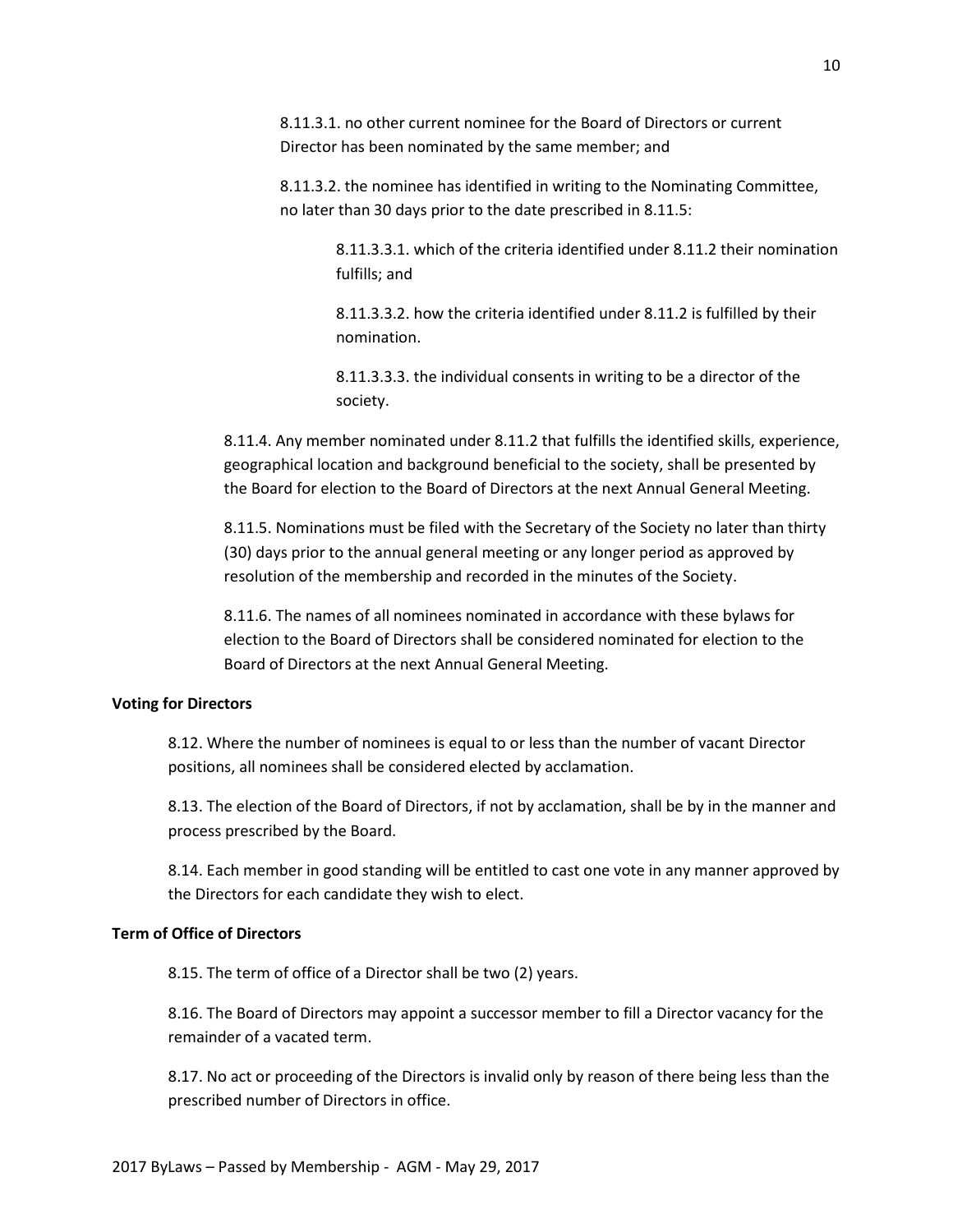#### **Removal of a Director**

8.19. The Directors may remove a Director and declare a vacancy on the Board or any office by reason of:

8.19.1. more than two (2) consecutive unjustified absences from Board or Society meetings, the determination of the justification for such absences being within the sole discretion of the Board;

8.19.2. a conviction of a criminal offence;

8.19.3. conduct which the Board determines is unethical or contrary to the best interests of the Society;

8.19.4. an order being issued declaring him to be a mentally incompetent person or a person being incapable of managing his own affairs;

8.19.5. the existence of an un-remedied conflict of interest.

8.20. Members may by special resolution, remove a Director before the expiration of his term of office, and may elect a successor to complete the term of office, provided:

8.20.1. fourteen (14) days' notice of such meeting and of the special resolution proposed to be passed thereat shall be delivered to the last known address of such Director;

8.20.2. such notice shall be accompanied by a brief statement of the reason or reasons for the proposed removal; and

8.20.3. the Director who is the subject of the proposed resolution for removal shall be given an opportunity to be heard at the extraordinary meeting before the special resolution is put to a vote.

#### **Directors' Meetings**

9. The Directors may meet at the places, times and manner they prescribe.

9.1. The Directors may conduct their meetings, dispatch business, adjourn and otherwise regulate their meetings and proceedings in any manner they may prescribe.

9.2. At a meeting of the Directors, a quorum shall be a majority of the Directors in office.

9.3. The President shall be Chairman of all meetings of the Directors.

9.3.1. If at a meeting the President is not present within 20 minutes after the time appointed for holding the meeting, the Vice-President shall act as Chairman.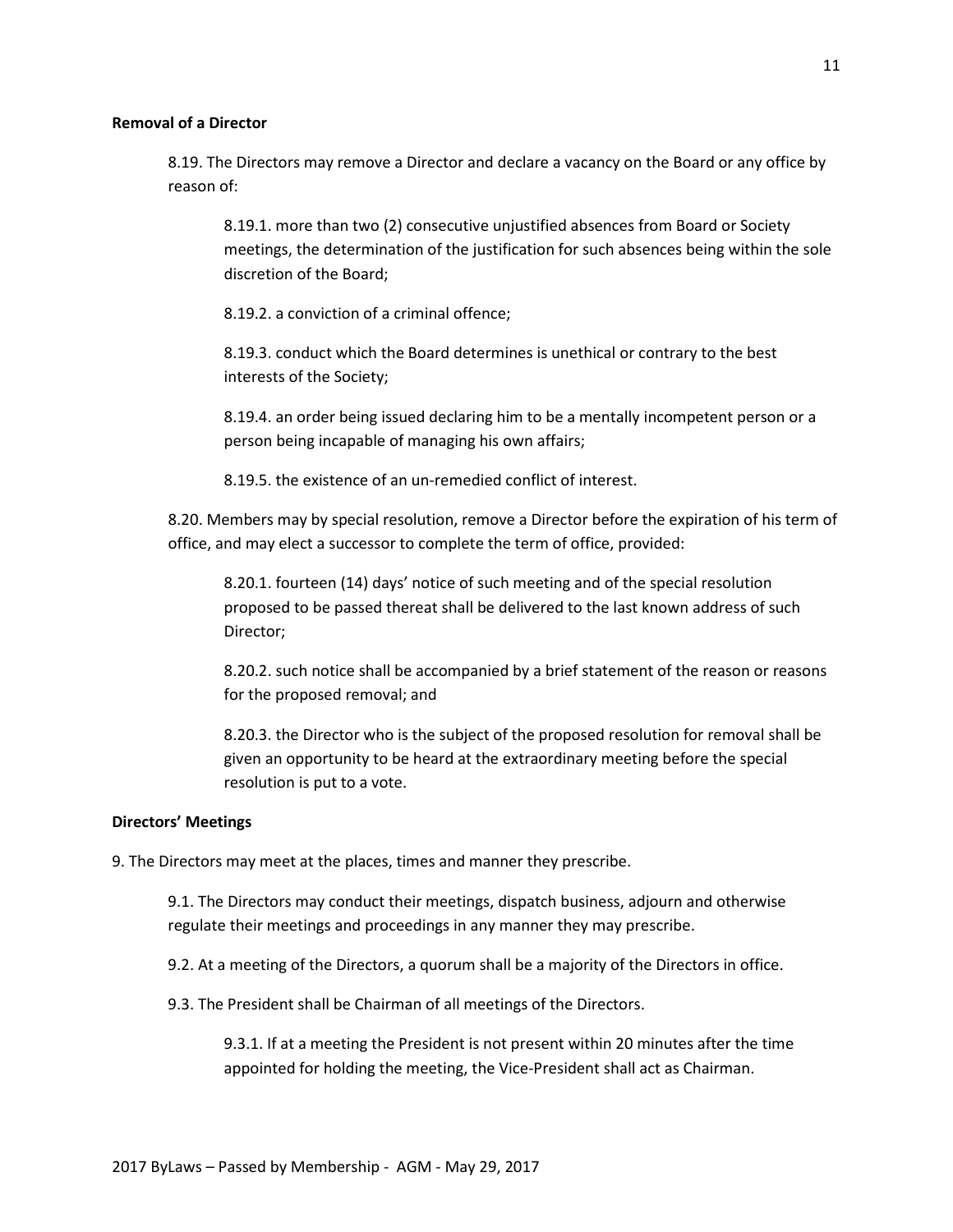9.3.2. If neither is present, the Directors present may choose one of their number to be Chairman at that meeting.

9.4. A resolution in writing, signed by all Directors holding office at the date of the resolution and placed with the minutes of the Directors is as valid and effective as if regularly passed at a meeting of Directors.

# **Duties of Directors**

10. The Chairperson shall preside at all meetings of the Society and of the Directors.

10.1. The Chairperson shall supervise the other Directors in the execution of their duties.

10.2. The Vice-Chairperson shall carry out the duties of the Chairperson during his absence or inability to act.

10.3. The Treasurer shall keep such financial records, including books of account, necessary to comply with the Society Act and render financial statements to the Directors, members and others when required.

10.4. The Secretary shall maintain minutes of all meetings of Directors. In the absence of the Secretary at a meeting, the Directors shall appoint another person to act as secretary at the meeting.

10.5. The Duties of the other Directors of the Society shall be as prescribed by the Board of Directors from time to time.

# **Seal**

11. The Directors may provide a common seal for the Society and may destroy a seal and substitute a new seal in its place.

11.1. The common seal shall be affixed only when authorized by a resolution of the Directors and then only in the presence of the persons prescribed in the resolution, or if no persons are prescribed, in the presence of the President and Secretary or President and Treasurer.

# **Borrowing**

12. In order to carry out the purposes of the Society the Directors may, on behalf of and in the name of the Society, raise or secure the payment or repayment of any money so borrowed by any form of debenture, bond, pledge, charge, mortgage or promissory note or any security whatsoever, and without restricting the generality of the forgoing, make and issue debentures or bonds and secure the repayment of any debentures or bonds so made and issued by deeds or trust or mortgage in such manner as they decide in accordance with the Constitution of the Society.

12.1. No debentures or other security shall be issued without the sanction of a special resolution.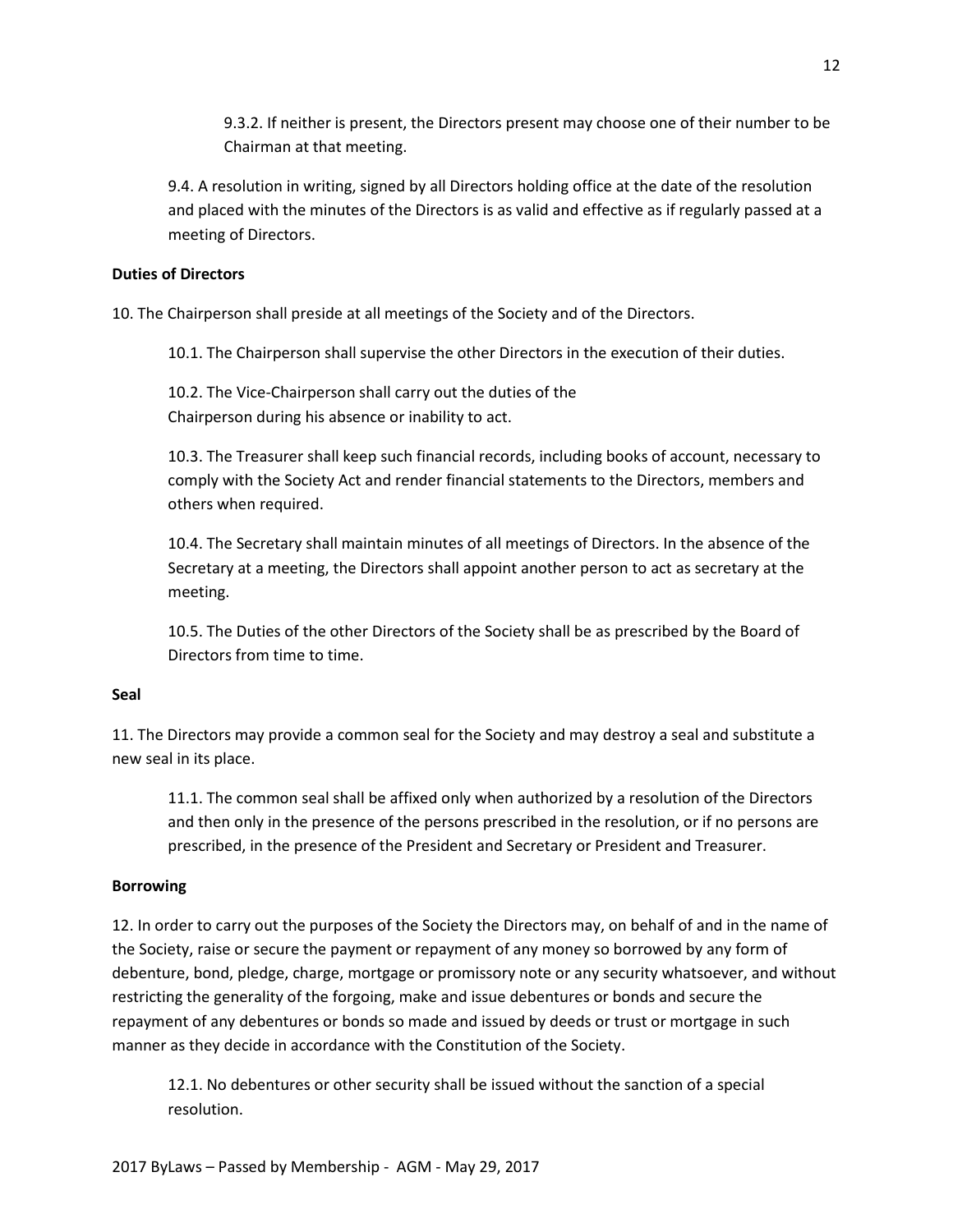12.2. The members may by special resolution restrict the borrowing powers of the Directors but a restriction so imposed expires at the next annual general meeting. A notice shall be given to each member in good standing, either personally, by mail or e-mail at his registered address or e-mail address fourteen (14) days prior to a general meeting.

# **Notices**

13. A notice sent by mail shall be deemed to have been received on the fourth (4) day following that date on which the notice is posted or one (1) day following the date on which it was e-mailed.

13.1. In proving that notice has been given it is sufficient to prove that:

13.1.1. in the case of a mailed notice, that the notice was properly addressed and put in a Canadian post office receptacle; and

13.1.2. in the case of an e-mailed notice, that it was e-mailed to the members registered e-mail address by an officer, director or employee of the society and that the e-mail was not returned or otherwise unable to be delivered for any reason.

13.2. Notice of a general meeting shall be given to every member shown on the register of members on the date notice is given. No other person is entitled to receive notice of a general meeting.

#### **Amendments**

15. These bylaws shall not be altered or added to except by special resolution.

15.1. These bylaws may be amended at any Annual General Meeting of the Society, or any Extraordinary Meeting convened in accordance with these bylaws.

15.2. For such a meeting, notice of the proposed amendment or amendments must be presented in writing to the Directors at least thirty (30) days before the date of said meeting.

15.3. A copy of the proposed amendment shall be given to all members in good standing no later than fourteen (14) days prior to the meeting at which they are to be considered.

15.4. An amendment of any bylaw to be adopted shall require a special resolution of the members in good standing and voting at the meeting.

15.5. Any such amendment or amendments shall not be contrary to the Act.

#### **Registered Office of Society**

16. The Registered Office of the Society shall be maintained at a location to be determined by the Directors from time to time.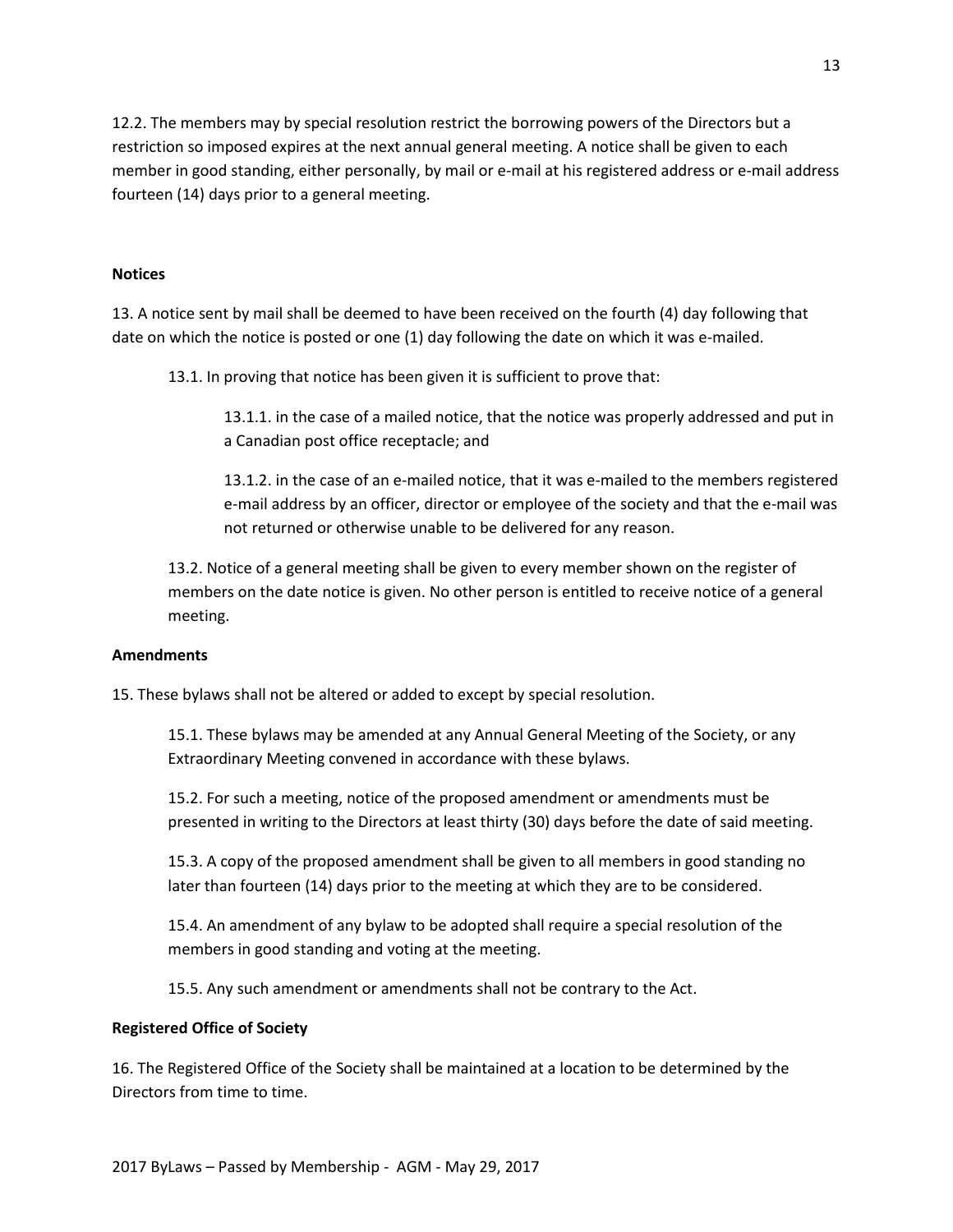#### **Financial**

17. The fiscal year of the Society shall terminate on such date as the Directors may from time to time determine.

17.1. The Directors will determine the Signing Officers of the Society.

17.2 A minimum of two signing officers, one of whom must be a director, must sign all cheques, contracts or other documents requiring the approval of signing officers of the society.

17.3. All funds of the Society shall be deposited in such financial institutions as the Directors shall direct.

#### **Inspection of Records**

18. A member in good standing may inspect the books and records of the Society by providing fourteen (14) days written notice to the Society.

18.1. All financial records of the Society are open for inspection by members in good standing upon sufficient notice.

18.2. Other records of the Society are open for inspection, except for records the Directors designate as confidential.

#### **Indemnity**

19. Each Director or Officer holds office with protection from the Society.

19.1. With the exception of any acts of fraud or dishonesty and any acts committed in bad faith, the Society indemnifies each Director or Officer against all costs or charges that result from any act done in his role for the Society.

19.2. This protection extends to each Director's or Officer's heirs, executors and administrators, estate and effects.

#### **Conflicts of Interest Generally**

20. Directors and employees of the society have a duty to place the interest of the Society foremost in their dealings with the Society and with any interactions or transactions between the Society and any other party.

20.1. A conflict of interest on the part of a Director or employee with respect to an issue means that the Director or employee has a material and direct personal or financial interest that is not common to Directors or employees generally, and includes, but is not limited to a personal relationship with a person involved in the issue (e.g. relative, personal friend); a material business relationship (contractual or professional) with an entity or person involved in the issue;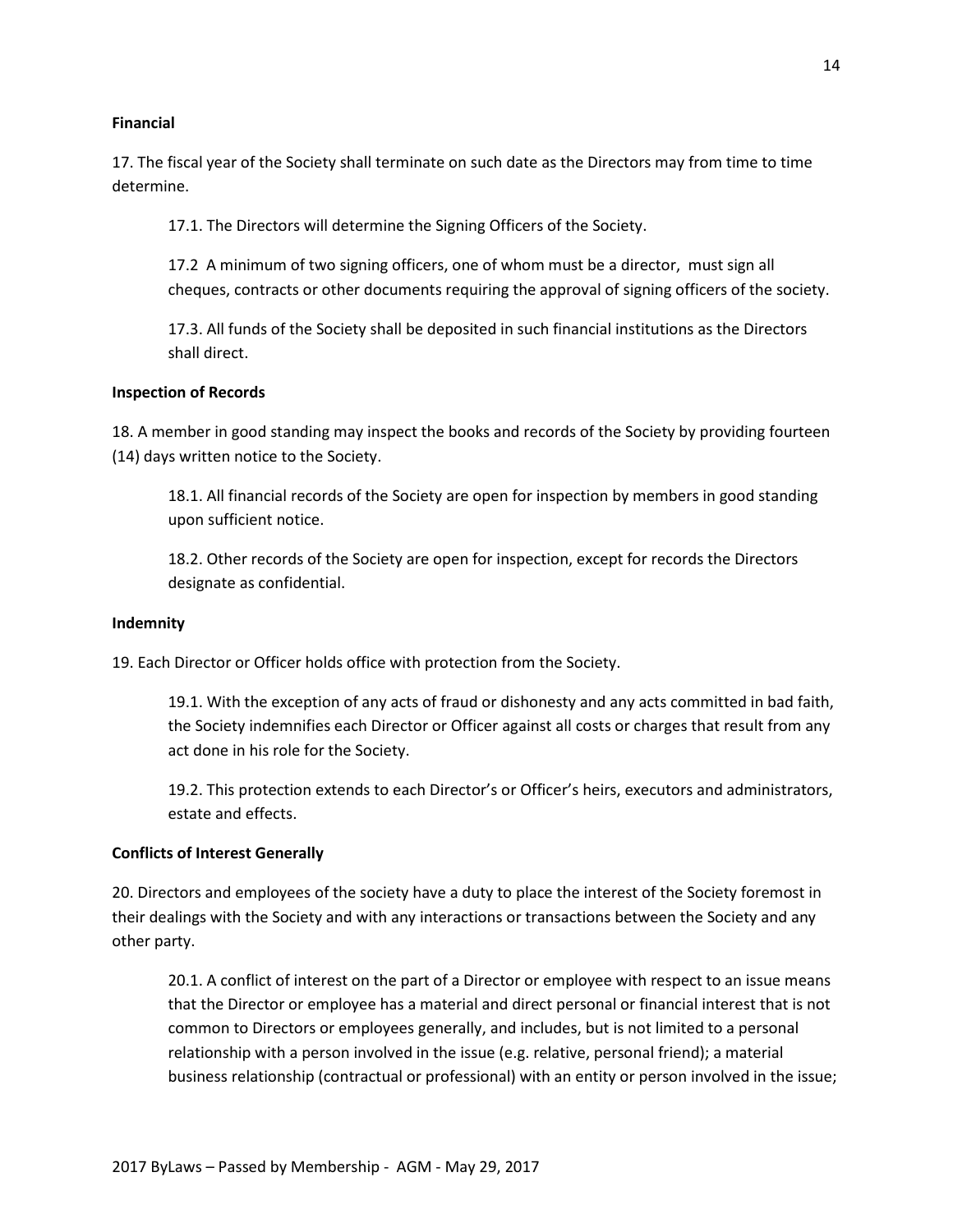current employment or affiliation or relationship with the organization, association or other such entity or person involved in the issue.

20.2. If a Director or employee is uncertain whether a conflict of interest exists, they shall bring the matter to the attention of those Directors of the Board or to the Executive, as the case may be, who have no conflict of interest and who shall determine if a conflict of interest exists.

20.3. Whenever a Director or employee has a financial or personal interest in any matter coming before the Board of Directors or a Committee, the affected person shall

20.3.1. as soon as practical, fully disclose the nature of the interest, and

20.3.2. withdraw from discussion, lobbying and voting on the matter.

20.4. Any transaction or vote involving a potential conflict of interest shall be approved only when a majority of those Directors who have no conflict of interest determine that it is in the best interest of the Society to do so.

20.5. The minutes of meetings at which such vote is taken shall record such disclosure, abstention and rationale for approval.

20.6. Violation of these provisions shall be grounds for expulsion from the Board and Society or termination.

#### **Rules of Order**

21. The agenda for an Annual General Meeting shall include, but need not be limited to, the following items:

Call to order by the President Determination of a quorum Adoption of Agenda Approval of Minutes of Previous Meeting Introduction of guests and visitors President's Report Report of other Executive members Treasurer's Report Financial Statements Reports of Standing Committees Other unfinished business New business Election of Directors Adjournment